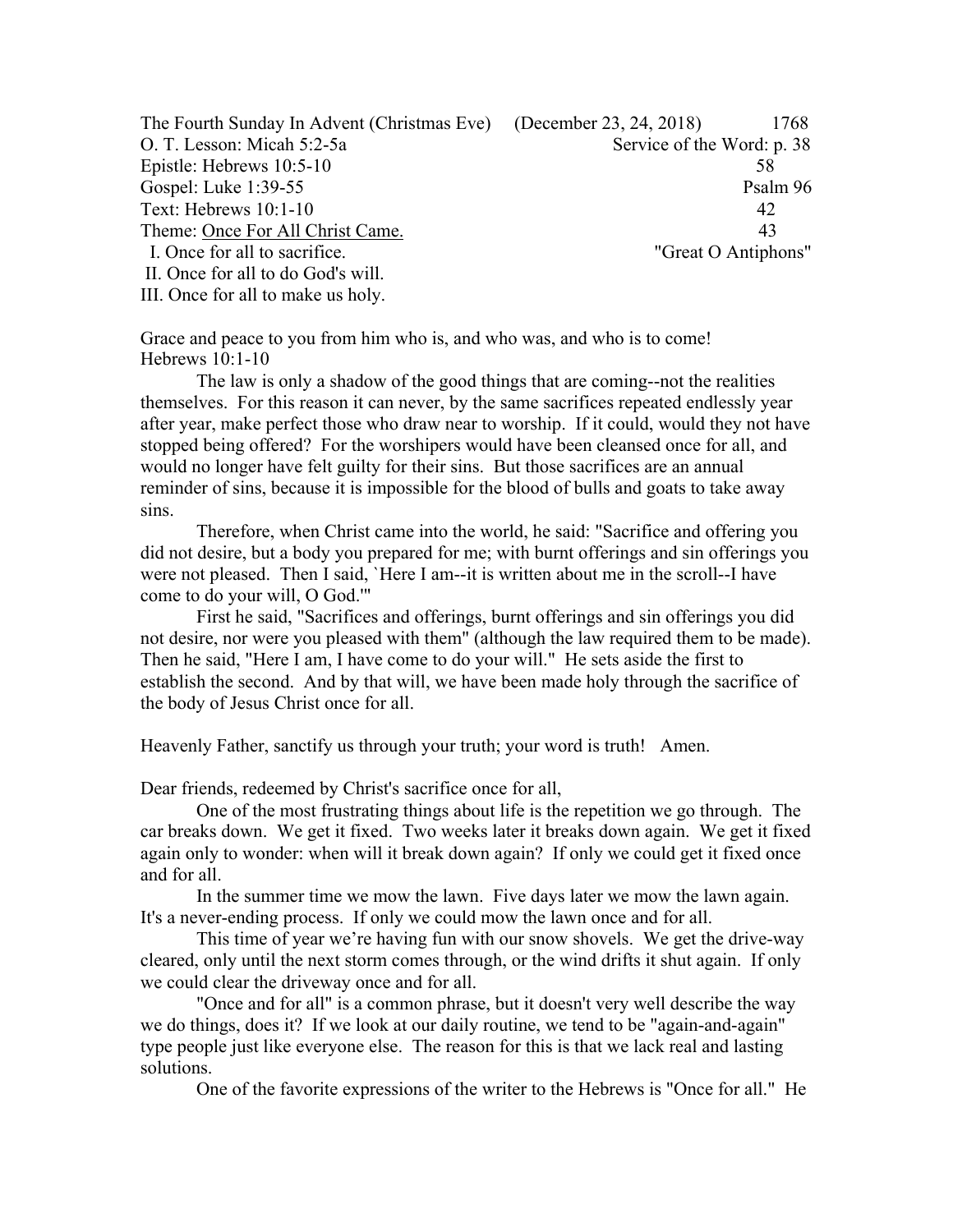doesn't use this expression to describe our work, but rather the work of Christ. What he did was once for all, the true, the lasting solution. That's why we celebrate Christmas. Once For All Christ Came. Once for all to sacrifice. Once for all to do God's will. Once for all to make us holy.

Again-and-again type people, not getting any further ahead; not really accomplishing anything, or getting anywhere. That describes the Old Testament Israelites in their worship practices. Again-and-again describes their sacrifices. The priests would slaughter animal after animal, shed the blood, cut up the carcass and burn the appropriate portions on the altar as a fragrant offering to the Lord. The people, the worshippers, would watch these sacrifices take place again and again. Each day was to begin with the sacrifice of a lamb in the morning. Each day was to end with the sacrifice of a lamb in the evening. And these daily sacrifices culminated in the sacrifice on the great Day of Atonement every year when bulls and goats were sacrificed and their blood sprinkled before the Lord on the mercy seat and the altar. Day after day, year after year, this same cycle of sacrifices was repeated, endlessly, for centuries. And that's not even to mention the countless other sacrifices brought by individuals, offerings of various types- guilt offerings, sin offerings, fellowship offerings, thank offerings--all prescribed and commanded by God. Again and again. There seemed to be no end to these sacrifices.

We might be tempted to say, "What a waste of animals. What a waste of time and effort." But God had commanded these sacrifices to be made, and with good reason. The people were sinful, and sinful people cannot stand in the presence of God. Sin must first be taken away. These constant and countless sacrifices were to impress upon the people that the only way they could come into fellowship with God and stand acceptable before him was through sacrifice, through the shedding of blood for their sins.

But it was quite apparent that these many sacrifices of animals were not the real and final answer for sin, because they always had to be offered again and again. Animal sacrifices made no one perfect in God's sight. In and of themselves, animal sacrifices brought no one to the goal of forgiveness of sin and fellowship with God. If they had, they would not have had to be repeated endlessly. If surgery is successful, it need not be repeated over and over again.

Instead of taking away sin, these sacrifices emphasized sin, reminded the people of their guilt and led them to the conclusion, "It is impossible for the blood of animals to take away sins. But that's what we need--to have our sins taken away--taken away completely--once for all." These sacrifices pointed the people ahead to the real sacrifice- -Christ. "The law is only a shadow of the good things that are coming--not the realities themselves. For this reason it can never, by the same sacrifices repeated endlessly year after year, make perfect those who draw near to worship. If it could, would they not have stopped being offered? For the worshipers would have been cleansed once for all, and would no longer have felt guilty for their sins. But those sacrifices are an annual reminder of sins, because it is impossible for the blood of bulls and goats to take away sins."

But once for all Christ came. He came once for all as our high priest to offer a sacrifice--one sacrifice. That sacrifice was himself on the cross. "We have been made holy through the sacrifice of the body of Jesus Christ once for all." How many striking similarities there are between the Old Testament animal sacrifices and Christ. The victims were to be males, with no defects, picturing the perfection of Christ, "a lamb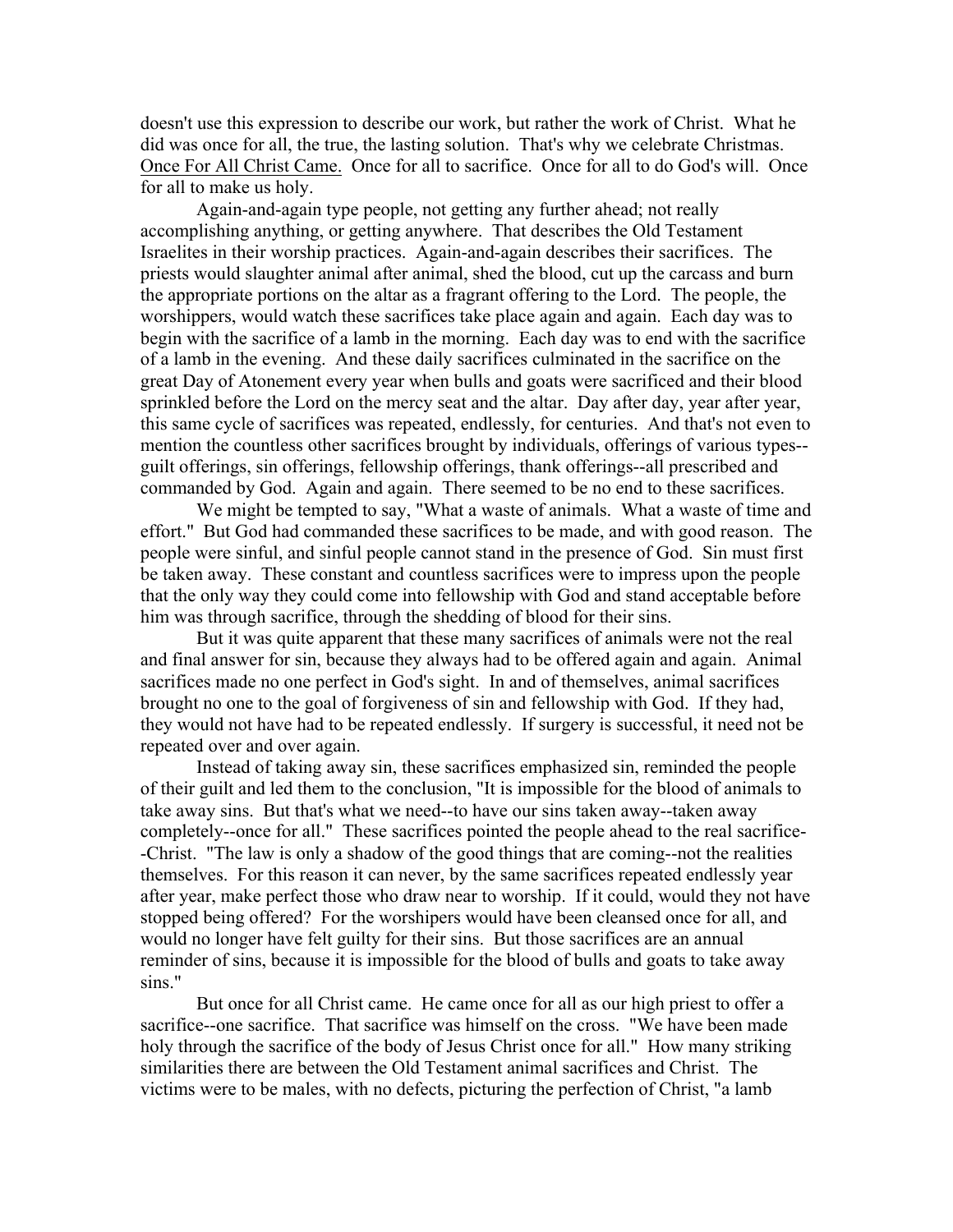without blemish or defect." The blood was shed, just like Christ's was on the cross. But the difference was that Christ's sacrifice was once for all. It was truly efficacious, truly effective, truly took away all sins of all people, as John the Baptist proclaimed of Jesus, "Behold the Lamb of God, who takes away the sin of the world."

Sometimes people complain that the Old Testament sacrifices were cruel and repulsive. But we need to remember that God commanded these sacrifices to impress upon the people the seriousness of their sin. Sin deserves death, the shedding of the lifeblood. That should lead us to a great appreciation of our Savior, who offered that sacrifice of himself, once for all. For something truly cruel and repulsive, the place to look is on a hill called Calvary, on a cross, where we see the innocent Son of God suffering what we deserve. But that does not fill our hearts with disgust and anger, but with thanks and peace. What a great treasure we have in Christ! Especially during the holiday season we should keep in mind that one reason Christ was born. Once for all he came. Once for all to sacrifice.

In that sacrifice, finally sin was taken away. Finally the salvation of mankind was carried out. Finally God's saving will for this earth was done. Christ came once for all to do God's will. We have in these verses a beautiful conversation which Christ carried on with God the Father before entering our world, conceived by the Holy Spirit and born of the virgin Mary. These verses are a quote from Psalm 40--timeless words of God the Son to God the Father. "Sacrifice and offering you did not desire, but a body you prepared for me; with burnt offerings and sin offerings you were not pleased. Then I said, `Here I am- -it is written about me in the scroll--I have come to do your will, O God.'"

When Christ humbled himself to be conceived by the Holy Spirit and born of the Virgin Mary, he knew well what he was coming to this earth to do. He knew well what God desired and what he did not desire. God did not desire sacrifices or offerings. Those rivers of animal blood and mountains of animal carcasses were not what God really wanted, not what God really required. What God wanted and required was that to which those sacrifices pointed, the willing sacrifice of his own Son.

Christ says to God the Father, "A body you prepared for me." A body for the Messiah to be born on earth at Christmas, a body to live on earth, to die on earth; to lovingly, obediently, willingly, perfectly follow the Father's will to save sinful mankind. A Messiah who says, "Here I am--it is written about me in the scroll--I have come to do your will, O God." A Messiah who in his home town of Nazareth read from the scroll of Isaiah and then proclaimed, "Today this scripture is fulfilled in your hearing." Wherever we unroll the scroll and look in the Old Testament, we find reference to the Son's willingness to carry out the Father's will. God's will was that his Son make full and final sacrifice for sin. And Christ agreed perfectly to that, even delighted in that. He was willing, even pleased to be born here on earth to die.

What boundless love for mankind! God the Father wills the salvation of sinners, and God the Son obediently submits to and carries out that will. This heavenly conversation between Christ and the Father is beautifully expressed in one of our Lenten hymns: "`Go forth, my Son,' the Father saith, `and free men from the fear of death, from guilt and condemnation. The wrath and stripes are hard to bear, but by thy passion men shall share the fruit of thy salvation.' Then the Son's reply: `Yea, Father, yea, most willingly I'll bear what thou commandest; my will conforms to thy decree, I do what thou demandest.' Then our response: 'O wondrous Love, what hast thou done! The Father